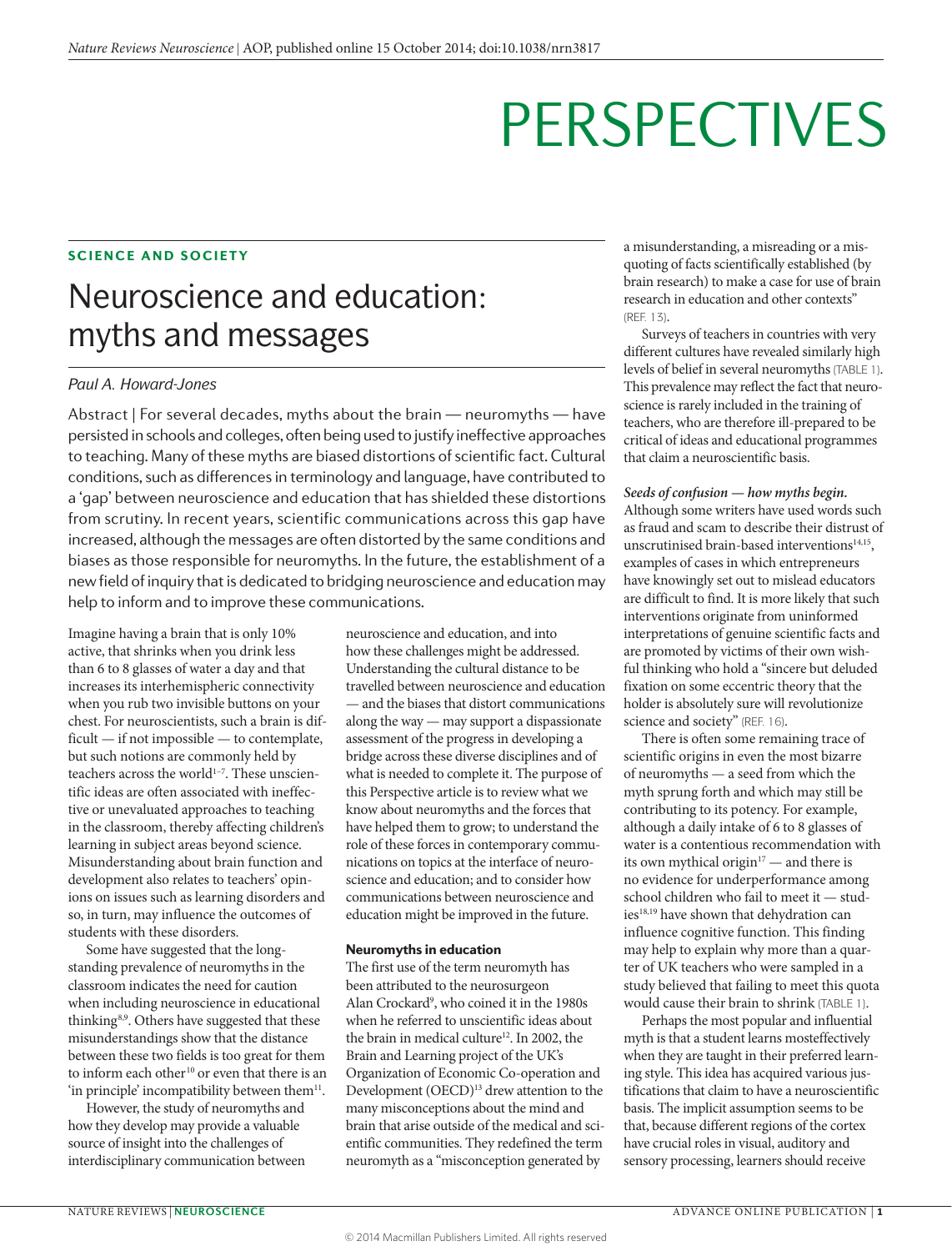| Myth*                                                                                                                                          | Percentage of teachers who "agree" (rather than "disagree" or "don't know") |                                     |                     |                     |                    |
|------------------------------------------------------------------------------------------------------------------------------------------------|-----------------------------------------------------------------------------|-------------------------------------|---------------------|---------------------|--------------------|
|                                                                                                                                                | <b>United Kingdom</b><br>$(n=137)$                                          | <b>The Netherlands</b><br>$(n=105)$ | Turkey<br>$(n=278)$ | Greece<br>$(n=174)$ | China<br>$(n=238)$ |
| We mostly only use 10% of our brain                                                                                                            | 48                                                                          | 46                                  | 50                  | 43                  | 59                 |
| Individuals learn better when they receive<br>information in their preferred learning style (for<br>example, visual, auditory or kinaesthetic) | 93                                                                          | 96                                  | 97                  | 96                  | 97                 |
| Short bouts of co-ordination exercises can improve<br>integration of left and right hemispheric brain<br>function                              | 88                                                                          | 82                                  | 72                  | 60                  | 84                 |
| Differences in hemispheric dominance (left brain<br>or right brain) can help to explain individual<br>differences amongst learners             | 91                                                                          | 86                                  | 79                  | 74                  | 71                 |
| Children are less attentive after sugary drinks and<br>snacks                                                                                  | 57                                                                          | 55                                  | 44                  | 46                  | 62                 |
| Drinking less than 6 to 8 glasses of water a day can<br>cause the brain to shrink                                                              | 29                                                                          | 16                                  | 25                  | 11                  | 5                  |
| Learning problems associated with developmental<br>differences in brain function cannot be remediated                                          | 16                                                                          | 19                                  | 22                  | 33                  | 50                 |

#### Table 1 | Prevalence of neuromyths amongst practising teachers in five different international contexts

by education

 $^*$ The table shows some of the most popular myths reported in four different studies from the United Kingdom<sup>1</sup>, The Netherlands<sup>1</sup>, Turkey<sup>4</sup>, Greece<sup>2</sup> and China<sup>7</sup>. In all studies, teachers were asked to indicate their levels of agreement with statements reflecting several popular myths, shown as "agree", "don't know" or "disagree". The table shows the percentages of teachers within each sample who responded with "agree".

information in visual, auditory or kinaesthetic forms according to which part of their brain works better<sup>20</sup>. The brain's interconnectivity makes such an assumption unsound, and reviews of educational literature and controlled laboratory studies fail to support this approach to teaching21–23. However, it is true that there may be preferences and, perhaps more importantly, that presenting information in multiple sensory modes can support learning24.

*Cultural conditions — a space for myths to thrive.* Cultural conditions, such as differences in the terminology and language used by neuroscientists and educators, can be implicated in the processes that transform scientific knowledge into self-propagating and misleading ideas<sup>25</sup>. The international popularity of many neuromyths suggests a global dimension to these factors.

One condition that is likely to favour the propagation of a myth is when counterevidence — as well as the neuroscientific findings on which the myth was (wrongly) based — is difficult to access, which effectively protects the myth from scrutiny. When such counter-evidence and findings are complex and/or can only be found in neuroscience journals, it is easy for non-specialists to miss, misinterpret or ignore them and the myth can therefore spread unchecked; for example, according to 'left-brain right-brain' theory<sup>26</sup>, learners' dispositions arise from the extent to which their left or right brain is

dominant. Although the details of such categorization varies with different educational programmes, 'intuitive learners' are often considered as more 'right-brained' and 'stepwise sequential learners' as more 'left-brained' (REFS 27–30). Some educational texts encourage teachers to determine whether a child is left-brained or right-brained before they attempt to teach them<sup>30</sup>. The scientific fact that seeded this myth is not difficult to find: some types of cognitive process are lateralized with regard to the additional neural activity associated with them. Neuroimaging studies, when appropriately interpreted, have shown the distributed nature of neural activity during everyday tasks. However, an uninformed interpretation of images showing 'hot spots', as reproduced in popular and accessible articles, can promote the idea that there are isolated functional units. To non-specialists, apparently well-defined and static islands on one side of a brain are more suggestive of a new phrenology than of a statistical map indicating where activity has exceeded an arbitrary threshold. Considering functionality in terms of independent left and right hemispheres is the simplest form of such phrenology and categorizing learners as left-brained or right-brained just takes this misguided idea one stage further.

The threat of scrutiny is lowest for ideas that are untestable. Multiple Intelligences theory has proved popular with teachers as a welcome argument against intelligence quotient (IQ)-based education. It encourages

them to characterize learners in terms of a small number of relatively independent 'intelligences' — for example, linguistic, musical and interpersonal<sup>31</sup>. Multiple Intelligences theory claims to be drawn from a range of disciplines, including neuroscience, which — it has been claimed — is "amazingly supportive of the general thrust of Multiple Intelligences theory" (REF. 32). However, the general processing complexity of the brain makes it unlikely that anything resembling Multiple Intelligences theory can ever be used to describe it, and it seems neither accurate nor useful to reduce the vast range of complex individual differences at neural and cognitive levels to any limited number of capabilities<sup>33</sup>. However, the neuromythological part of Multiple Intelligences theory (that is, its relation to neuroscience) is difficult to test, not least because the task for Multiple Intelligences theorists of defining the types and number of intelligences remains a work in progress.

A language barrier also separates nonspecialists from neuroscience evidence. Apart from the technical jargon, there are many familiar words that have new meanings attached to them (including 'learning'). When we asked trainee teachers whether a student could learn something without attending to it, a surprising 43% thought this was possible<sup>3</sup>. It is possible that teachers interpret the word 'attention' (as in 'paying attention') as indicating a particular set of overt behaviours (for example, not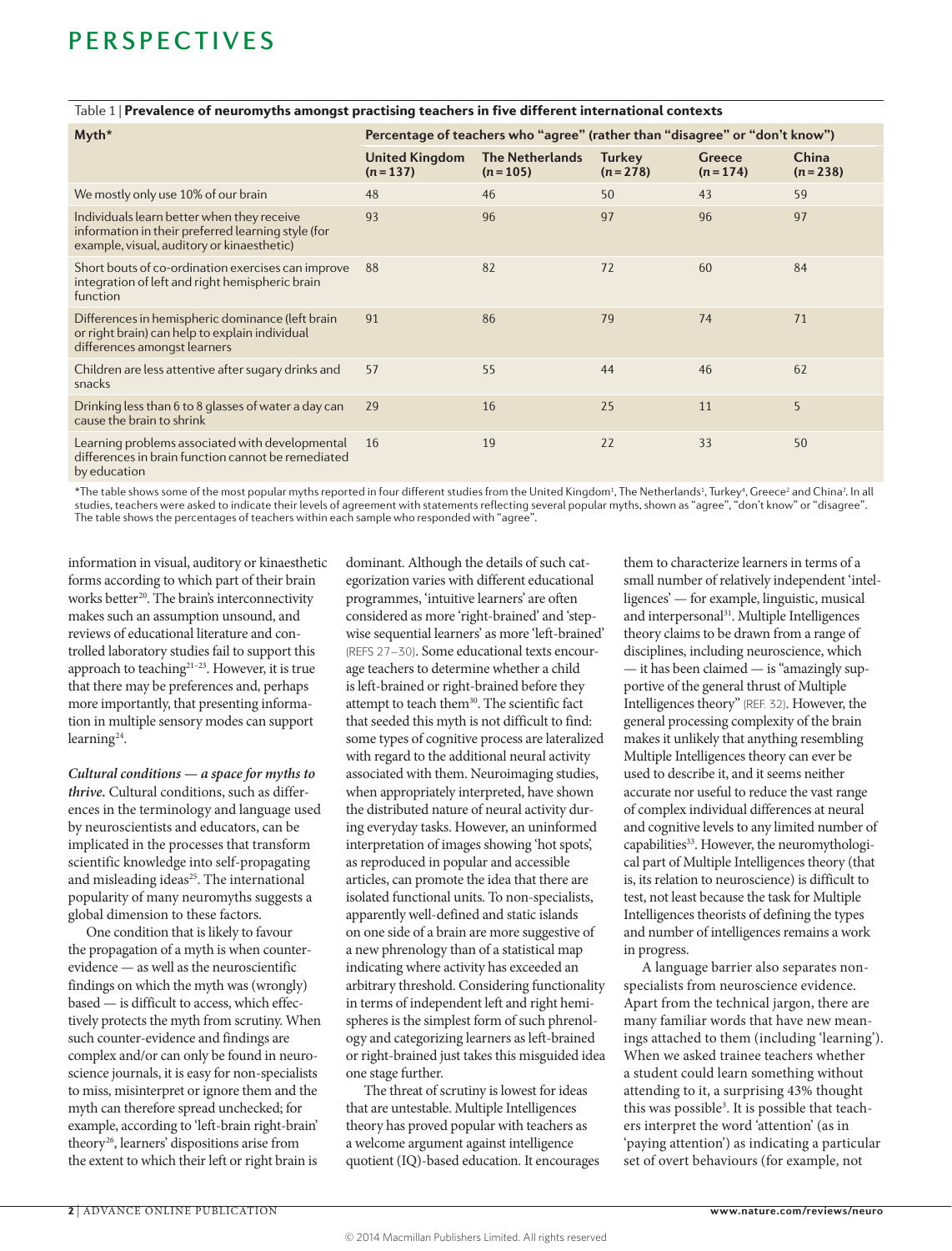talking, looking at the teacher, and so on) rather than as the allocation of cognitive processing resources.

*Biases — how myths are shaped.* Although protection from scrutiny provides a fertile ground for the seeds of neuromyths to germinate and thrive, their shape and form may be influenced by cultural, emotional and even developmental biases; for example, the mind–brain relationship cannot be simplified to an easily digested fact. Oversimplification of this relationship provides a perfect opportunity for introducing biases from which misunderstandings then develop. Although at infancy we tend not to regard mind and brain as being distinctly different<sup>34</sup>, developmental research suggests that children acquire a bias towards ideas about mind and brain35. Our beliefs about the mind–brain relationship may shape our notions of free will and, in turn, influence decisions regarding issues of personal well-being and whether to help others<sup>36,37</sup>. From a perspective that tends towards dualism (compared with a materialist perspective), brain development is less open to influence through the mind and is, in other words, more biologically programmed and provides a stronger constraint on learning. The potential effect of such a belief in the classroom can be seen in studies of Chinese teachers and UK trainee teachers; those who favoured a stronger genetic influence on educational outcome also held stronger ideas of biologically defined limits on what their pupils could achieve, which suggests that the teachers felt less able to help them3,7 . Factors that bias educators' ideas about the mind–brain relationship can also include strong cultural forces — such as religious belief — that greatly vary across national boundaries. In the UK, where half of the population report no affiliation with any religion<sup>38</sup>, only 15% of trainee teachers believed that the mind results from the spirit or the soul acting on the brain. By contrast, in Greece — which stands out among European states in terms of how religious its people are39 — 72% of trainee teachers believed in this idea<sup>2</sup>.

Wishful and anxious thinking have also been proposed as important emotional biases that contribute to the distortion of sound evidence<sup>25</sup>. Low-cost and easily implemented classroom approaches can certainly cultivate wishfulness amongst educators, especially if they are fun and therefore likely to be well received by students. The association with neuroscience can be expected to further boost the apparent credibility of the explanation used to promote them<sup>40</sup>, as well as their

desirability<sup>41</sup>. The allure of explanations involving the brain has probably helped to promote programmes such as Brain Gym. As part of this programme, learners are told "brain buttons (soft tissue under the clavicle to the left and right of the sternum) are massaged deeply with one hand while holding the navel with the other hand" (REF. 42). This is supposed to improve many things, including your "flow of electromagnetic energy", your ability to send messages from your right brain hemisphere to the left side of the body, your tendency to reverse letters and your ability to keep your place while reading. Leaving aside any flaws in its theoretical basis, there is a lack of published research in high-quality journals to make claims about the practical effectiveness of Brain Gym to raise achievement. Of the studies published elsewhere, the lack of information about the exercises undertaken and/or the insufficient or inappropriate analysis of the results is considered to undermine their credibility<sup>43</sup>.

To summarize, the neuromyths that have flourished in areas of public and educational understanding of the brain are comfortably protected from the evidence and concepts that are required to efface them. This protection is provided by the scientific concepts being fundamentally complex, by the fact that evidence is hidden in technical journals that have their own technical language and/or by the fact that there cannot be any direct evidence (for example, because the myth is untestable). Protected from scrutiny, a range of emotional, developmental and cultural biases have influenced the types of unscientific ideas that have emerged.

#### Communication begins: out with the old?

In the past 10–15 years, there have been several critical analyses of the ways in which neuroscience may, and may not, be able to helpfully inform educational theory, policy and practice44,45. Tentative political interest has been evident from initiatives such as the OECD's supranational project Learning Sciences and Brain Research<sup>46</sup> and in a recent review by the UK's Royal Society<sup>47</sup>. Many journal articles, reports and books have reviewed insights from neuroscience that have potential relevance to education and their authors have often used these opportunities to dismiss popular misunderstandings along the way. These reviews have helped to promote the idea that knowledge from neuroscience might have value for education, and an increasing number of reputable neuroscientists have published work for educational audiences.

### **PERSPECTIVES**

There are, of course, some who do not share this enthusiasm. Following a conference in Santiago, Chile, on Early Education and Human Brain Development in 2007, 136 scientists signed a declaration that stated "neuroscientific research, at this stage in its development, does not offer scientific guidelines for policy, practice, or parenting." (REF. 48). Although few would disagree with this statement, its sceptical tone is clear. The editorial article that reported the declaration stated that brain research was "not ready to relate neuronal processes to classroom outcomes" and referred to the possibility of generating popular misunderstandings about the brain as a "serious downside" to this venture<sup>49</sup>. Despite such warnings, there are now many individuals who are pursuing interdisciplinary empirical research that relates our understanding of the neural processes of learning to classroom outcomes such as learning to read and learning to use formal mathematics. It may be significant that the individuals leading these efforts include several signatories of the Santiago declaration.

As formal communications across the divide between neuroscience and education have become more frequent, it seems prudent to ask how more recent findings in neuroscience are being interpreted by people in the field of education. Below, I discuss four areas in which neuroscience has influenced — or is close to influencing — educational attitudes and approaches, in order to explore whether the old biases and cultural conditions responsible for neuromyths can still be detected. Has the opening of this communication started to dissipate the old neuromyths and the forces that created them?

### *Early development and the enduring*

*'myth of three'.* Neuroscience findings are increasing our understanding of how factors such as sleep<sup>50</sup>, stress<sup>51</sup> and nutrition<sup>52</sup> influence infant development. Neural markers have also been identified that might be used to detect preschool children who are at risk of developing learning disorders<sup>53</sup>. As communication has improved between neuroscientists, educators and policy makers, efforts have been made to 'set the record straight' about issues such as the 'myth of three' (REF. 54) — that is, the myth that time from 0 to 3 years is a critical period during which the great majority of brain development occurs and after which the trajectory of human development is chiefly fixed<sup>55</sup>. The factual seeds of this idea include recognition that there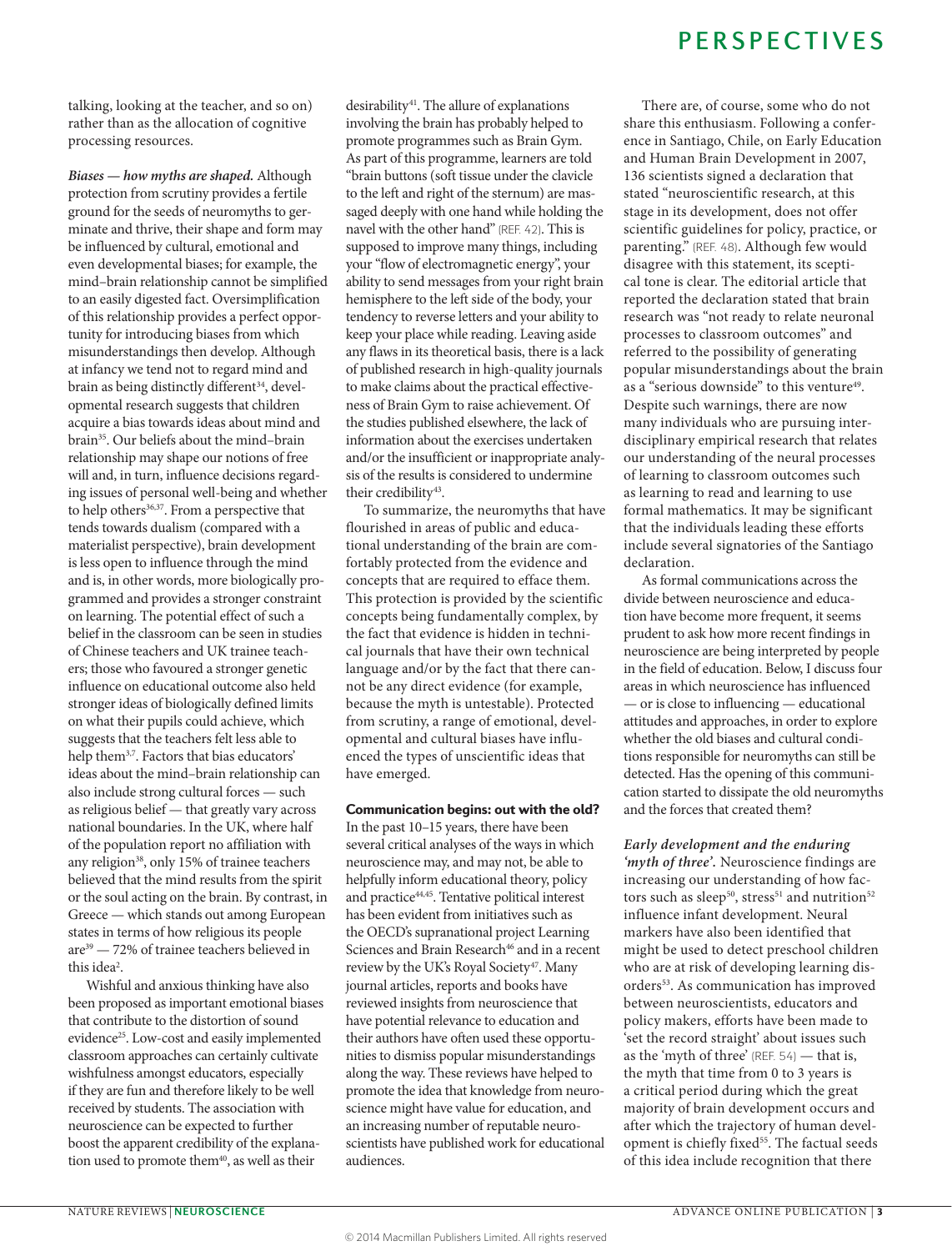are critical and sensitive periods in the development of particular brain systems. The myth has helped to promote the genuine importance of preschool experiences as fundamental for later learning, but it is an oversimplification that has also led to misunderstandings. These include a sense that adults are in a race against time to provide stimulation to their infants before their synapses are lost<sup>56</sup>. This anxiety has been exploited by a host of manufacturers offering toys to stimulate the brain<sup>57</sup>. Neurodevelopmental studies have so far provided little support for the idea that only early childhood can be considered as a special time for learning<sup>58</sup>, and neither research in neuroscience<sup>59</sup> nor in education<sup>60</sup> provide simple messages about the ages at which investment in education gives maximum return. Rather, findings suggest that the success of educational interventions aiming to improve the learning and well-being of children requires attention to be paid to the specific needs and characteristics of the children and the type of intervention, as well as the timing<sup>61</sup>.

Although attempts to dissipate the myth of three have gained pace, the related neuroscience has also grown in size and complexity. Accordingly, many individuals working in education, including policy makers, are still susceptible to accepting simple models of brain development without questioning their relation to current understanding. The bias towards simplicity, combined with the persisting cultural gap between neuroscience and education, has helped the myth of three to emerge in new forms. One notable example is the misinterpretation of early work by the economist James Heckman<sup>62</sup> (BOX 1), who drew on concepts of critical (or sensitive) periods in brain development to derive his simple 'more begets more' principle<sup>62</sup>. The graph most often associated with this principle is a plot of a mathematical function that assumes that the brain is a continuously developing, unitary entity (BOX 1). This graphical expression of the principle suggests that the return (in terms of additional mental capacity) for public investment in an individual's education is markedly diminished if the investment occurs after infancy. However,

#### Box 1 | Heckman economics as a proxy for neuroscience in educational policy

The 'myth of three' (that is, the belief that the trajectory of neurodevelopment is essentially fixed after 3 years of age) can still be found in different forms in educational discussions. For example, an early economic model of educational investment by Heckman<sup>62</sup> is sometimes confused by educators as representing neuroscientific evidence for the myth of three. This model was created by drawing on concepts such as critical (or sensitive) periods in brain development to justify a simple 'more begets more' principle of accumulating mental ability<sup>62</sup>. The model combined this principle with assumptions that the brain is a continuously developing and unitary entity. This allowed prediction of the return (in terms of additional mental capacity over a lifetime) from investing an additional (marginal) dollar in education at different ages. The outcome of this prediction is the sweeping downward curve shown here<sup>97</sup> (where r is the costs of the funds) that implies the economic return from investing a dollar in the education of a child under 3 years old is many times greater than if that dollar was invested in a teenager's education. Some policy makers seem to interpret this graph as a plot of evidence which "shows that investment early in life produces better returns" (REF. 63). However, the graph does not show a plot of actual evidence; rather, it shows predicted returns from investment in education<sup>62</sup>. Moreover, the prediction is based on a model whose assumptions are some way short of the current understanding of

**investment to be equal across all ages**

human brain development and mental ability<sup>64</sup>. Reprinted from *Handbook of the Economics of Education,* Vol. 1, Cunha, F., Heckman, J., Lochner, L. and Masterov, D. Interpreting the Evidence on Life Cycle Skill Formation, 697–812, © (2006), with permission from Elsevier.



**Rates of return to human capital investment initially setting** 

it is important to note that it is not a graph of empirical data. In international discussions about whether students should be expected to invest financially in their own higher education, this model has been used to support statements such as "expanding higher education based on contributions from those who benefit from it rather than based on general tax revenues is the most direct way to ensure equity in education outcomes" (REF. 13). In other words, the neuroscientific basis of the model has been overinterpreted in order to provide an allegedly scientific argument for withdrawing the public funding of university education. In the UK, the graph has appeared in educational policy documents<sup>63</sup> as a plot of empirical data (BOX 1).

However, this simple model considerably detracts from our modern understanding of the brain<sup>58</sup>. Human development and learning arise from a range of interrelated neural circuits subserving a range of cognitive and other skills, which develop at different rates until early adulthood, sometimes in a discontinuous manner. In addition, the concept of the sensitive period in brain development was based on findings that an impoverished rearing environment resulted in impaired development<sup>44</sup>, but that does not necessarily mean that enriching the environment of normally developing children (for example, socalled 'hot-housing') will result in a similarly marked improvement in their brain development. Therefore, the relevance of the sensitive period concept may depend on how a child has already developed. A later and more sophisticated model of educational investment represents mental ability as comprising two types: cognitive and non-cognitive<sup>64</sup>. This model, when adjusted to fit the outcomes of a sample of 2207 children, again emphasized the importance of early investment, but particularly so for disadvantaged children. It also made more nuanced predictions about the targeting of investment. However, the earlier simple model (BOX 1) remains most popular in discussions of policy, in which it is sometimes referenced as summarizing findings in neurocognitive development without a consideration of its limiting assumptions (for example, REF. 65). The use of such theoretical models as proxies for actual neuroscientific data in educational policy seems likely if the intersection between neuroscience and education remains fairly uncharted and unpopulated by those with expertise in both areas.

#### *Difference and biological determinism.* The use and meaning of labels such as 'attention deficit hyperactivity disorder (ADHD)' and 'dyslexic' has educational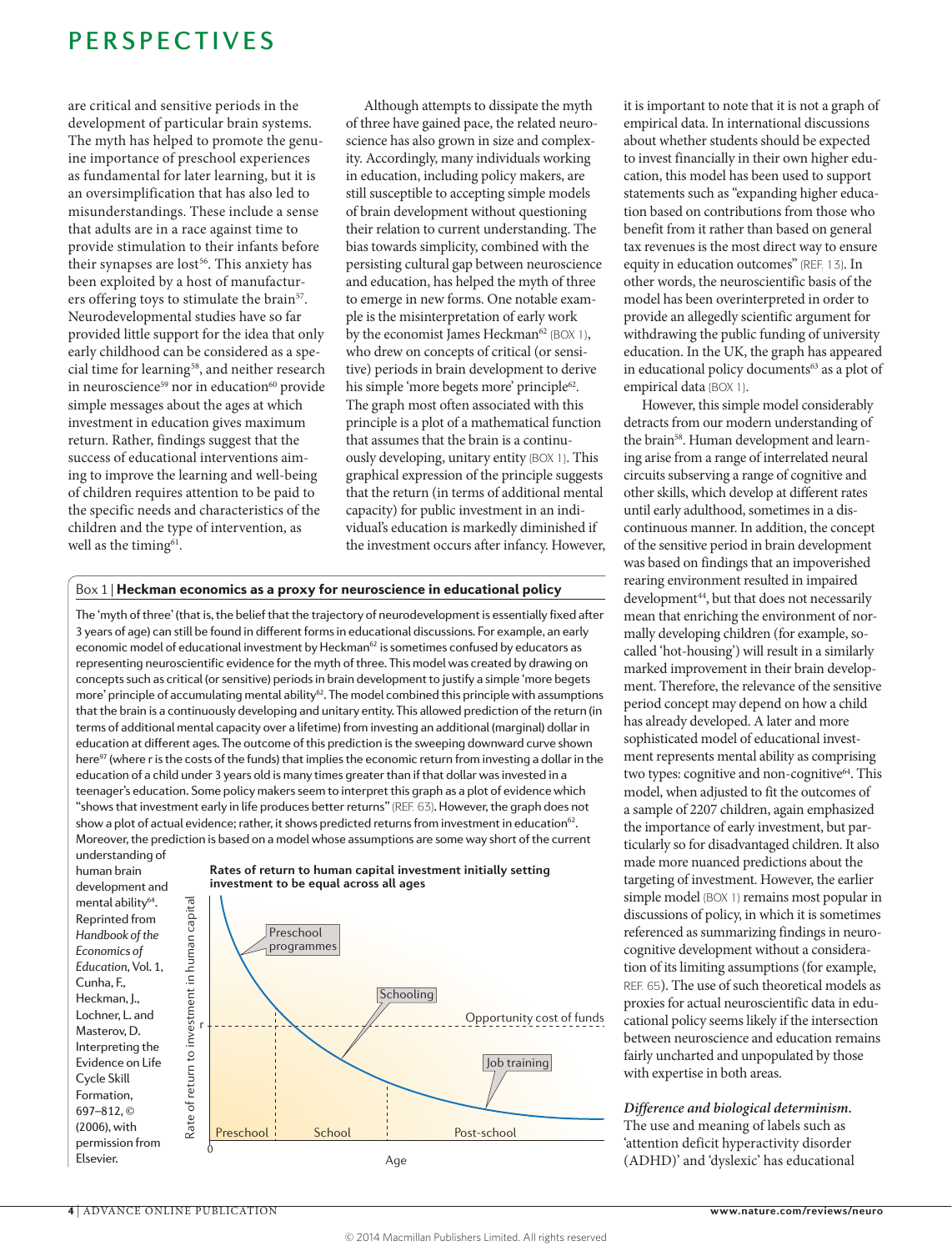implications for resource allocation, teachers' attitudes and students' achievements. Neurobiological findings should and do feature in expert discussions about learning disorders, including their definition, causes and treatment. In less scientific debates on these subjects, a dualistic non-plastic mind– brain model — in which the brain cannot be influenced by the mind — has fuelled arguments both in support of and against the existence of particular learning disorders. To individuals inclined towards such a model, differences in functional imaging data between groups of learners with and without a disorder may seem to be biologically determined and immutable symptoms and therefore make the disorder 'more real'. For example, ripostes to recent arguments about whether ADHD exists<sup>66</sup> have emphasized statements such as "ADHD is a real medical disorder, with real brain differences" (REF. 67). Conversely, for people who believe that all 'proper' disorders are biologically determined and immutable, the finding that symptoms of children diagnosed with a disorder can be reduced through teaching means that these children never had a 'real' disorder to begin with. For example, in the 2005British Broadcasting Corporation (BBC) television documentary The Dyslexia Myth (Mills Productions), the effectiveness of mainstream remediation classes for dyslexic readers was presented as evidence that dyslexia does not exist<sup>68</sup>. Educators' ideas are influenced by these media representations<sup>69</sup>, and until ideas from neurobiology are more meaningfully integrated into educational training and institutions this influence is likely to continue. This has implications for the children they teach, not least because the achievement of students diagnosed with a learning disorder partly depends on their teachers' implicit attitude to the disorder<sup>70</sup>. Recent studies provide evidence against ideas of biologically determined and fixed qualitative differences between individuals with and without diagnosis of a developmental disorder (FIG. 1). These studies could be helpful in dissuading teachers of these ideas but, without improved communications between neuroscience and education, one cannot assume this dissuasion will happen quickly. For example, although early research fuelled a visual theory of causation for dyslexia, this was no longer accepted as the general consensus by 1994 (REF. 71). Rather, the longstanding and most widely accepted explanation involves a weakness in phonological coding72. An intervention attempting to target the visual system involves the use of

tinted overlays to overcome the associated 'structural brain deficit' (REF. 73), but the authors of a double-blind study investigating this approach reported no evidence of positive benefit<sup>74</sup>. They indicated the 'magic bullet' simplicity of the idea of using coloured filters to explain the popularity of this intervention, combined with a mass of anecdotal evidence that may also be linked to the placebo effect. Nevertheless, a majority of preschool teachers in a survey in Southwest USA still considered dyslexia as a visual perception deficit rather than a problem with phonological processing and thought that the idea that dyslexic children could be helped by using coloured lenses or coloured overlays was "probably or definitely true" (REF. 69).

#### *Engagement and dopamine mythology.*

Insight into the relationship between reward and declarative memory formation<sup>75</sup> has prompted educational research that uses novel reward schedules to improve learning<sup>76</sup>. Initial studies show that offering uncertain rewards, which are thought to increase midbrain dopamine uptake<sup>77</sup>, can increase the rate at which curriculum material is learnt<sup>78</sup>. In our own attempts to translate these findings into classroom learning games, we have encountered new potential for neuromyths. This has partly been a matter of language. For example, educators' understanding of the term 'motivation' extends well beyond its common usage in neuroscience (that is, motivation as a short-term visceral desire to approach)79; it also includes motivation towards longer-term goals such as a university career. In addition, many teachers already possess preconceptions about dopamine that influence their understanding of our messages and, thereby, their practice with regard to their students. Some associate it with pleasure, with one teacher claiming that "a good working environment will release dopamine, and then they feel good and it is remembered as something positive" (REF. 80). However, we are often asked whether our learning games will cause students to become pathological gamblers or drug addicts. Primitive neurobiological explanations involving dopamine have now established themselves as part of the folk perceptions of addiction<sup>81</sup>. Dopamine mediates many important cognitive processes and is not restricted to explanations of drugs and risktaking, but anxieties around such activities have strengthened in the public imagination its association with all types of out-of-control behaviour and danger. The frequency of dopamine's appearance in press stories has



b **Reduced activation after training** 



c **Greater reduction in children with DD than in control children**



Figure 1 | Imaging studies of interventions **are of particular interest to education. a** | An imaging study of developmental dyscalculia (DD) involved a computer-based 'mental number line' training, in which children learned to respond to number-related questions by moving a joystick in order to land a spaceship on a number line98. **b**,**c** | After training, children with and without DD improved their arithmetic ability and showed reduced activation in a range of mainly frontal regions when performing a num‑ ber line task (part **b** shows data for both groups combined). Both behavioural and neural changes were greater for the DD group (part **c** shows brain areas in which the post-training reduction in activity was greater for the DD group than for the control group). Studies such as this, which focus both on problematic learner differences and their remediation, are helpful and relevant to education. Firstly, they provide insight into the biology of individual differences which, when integrated with educational expertise, may form the basis of more effective approaches to teach children with learning disorders in the future. More immediately and more generally, they show the plasticity of the brain and indicate that brain function can be improved by a student practising well-designed tasks. Such studies highlight not only how learning disorders may be associated with distinct neurological differences but also how such differences may be responsive to appropriate teaching. This can help to foster the types of positive teacher attitudes towards learning disorders that are associated with better outcomes for the students who are diagnosed with them<sup>70</sup>. Figure reprinted from *Neuroimage*, **57**, Kucian, K. *et al.*, Mental number line training in children with developmental dyscalculia. 782–795, © (2011), with permission from Elsevier.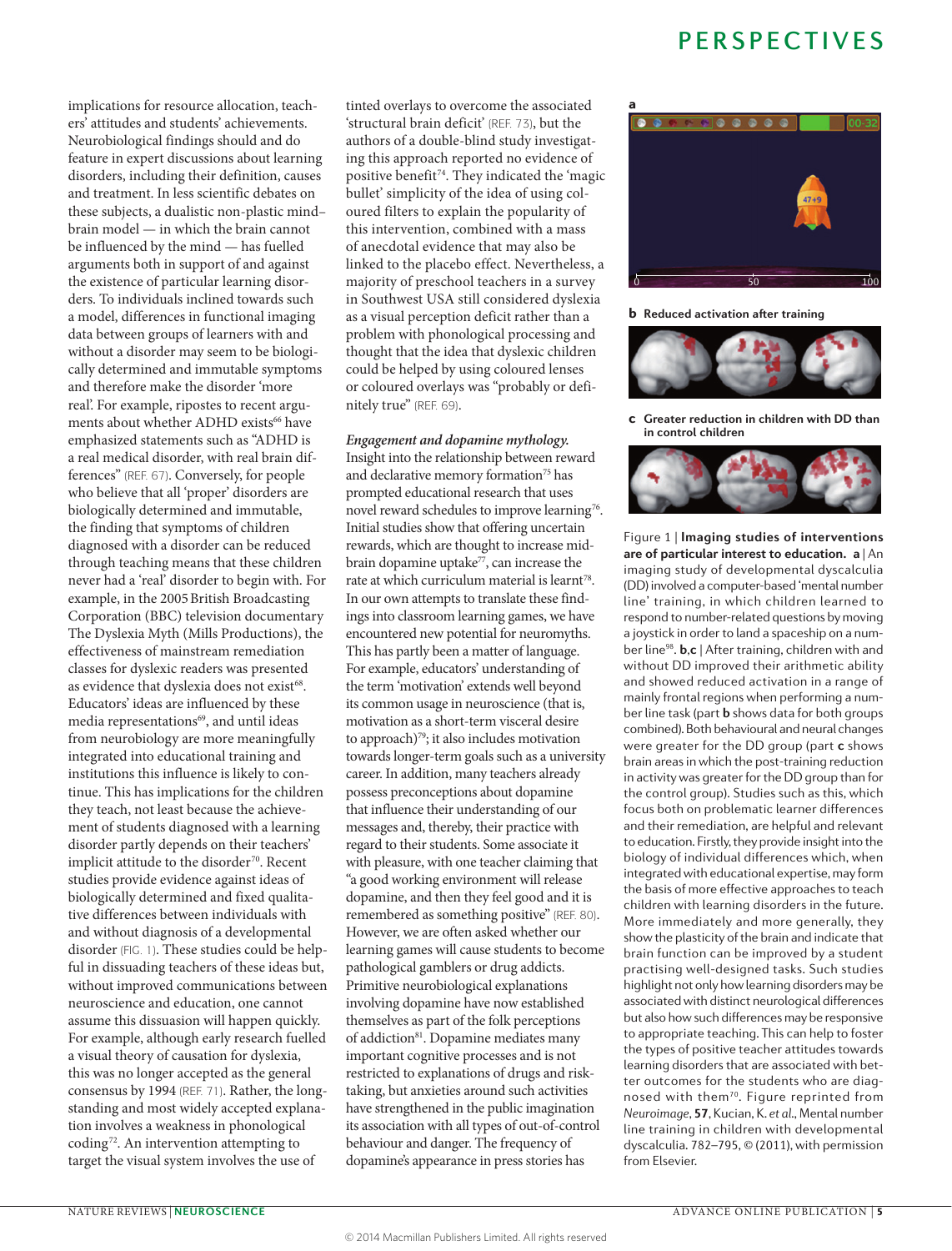resulted in it being dubbed "the media's neurotransmitter of choice" (REF. 82). Dopamine is linked in the media to problems as diverse as gun culture<sup>83</sup>, the overconsumption of cupcakes<sup>84</sup> and obsessing about e-mails<sup>85</sup>. This has helped to intertwine dopamine and all types of addictive behaviour in the public consciousness and to contribute to the world of pseudoneuroscience, in which different meanings can be attached to the same terms and terms borrowed from neuroscience can be merged with others to create new phrases. I discovered this when a BBC journalist asked me to use the term 'dopamine hit' when describing students experiencing a learning game because, she explained, people knew what that term meant. This is a phrase that has also arisen in our conversations with teachers. When used as a noun, 'hit' is commonly used as the slang term for a unit of an illegal drug<sup>86</sup>. It seems that messages for educators — however scientifically sound the underlying concepts are — will come into contact with other ideas that are less scientific, which may influence the message that is received. Working with educators has allowed us to identify such misconceptions early in the process of translation and to work collaboratively in developing resources that anticipate and explicitly address such confusions.

*Adolescence and brake failure.* Understanding brain function has already contributed to interventions for teenagers; for example, major changes in sleep regulation processes in the brain have helped to explain why teenagers can be ill-prepared for learning early in the morning<sup>87,88</sup>. An improved understanding of the biology of teenage sleep issues has helped to justify interventions to shift the school day and to improve attendance, as well as reducing sleepiness<sup>89</sup> and raising self-reported motivation<sup>90</sup>. Neuroscience has also provided insights into the continuing maturation of brain regions involved in social cognition and self-awareness that may inform future school-based interventions for teenagers, for example, for tackling anti-social behaviour<sup>91</sup>.

Increased risk-taking during adolescence has been explained in terms of a dual-systems framework of neurodevelopment that relates increased reward-seeking to an early adolescent peak in dopaminergic activity; the prefrontal cortex and its connections to regions involved in control and coordination of affect and cognition are slower to mature<sup>92</sup>. These changes have been described as being responsible for an individual temporarily having 'all gas and no brakes' during adolescence. This metaphor is frequently used to help educators to understand the behaviour of their students. For example, in a Canadian teachers' journal, psychologist Aaron White advises "because the frontal lobes are involved in controlling impulses and making good decisions, adolescents often fail to fully consider the consequences of their actions until it's too late. They are all gas and no brakes!" (REF. 93). Similar representations of the dual-systems framework can be found in the popular press<sup>94</sup>. However, the metaphor can suggest that an individual is completely detached from their own free will and that they are 'immune' to the normative social influences around them (that is, their teachers and parents). This creates moral and practical dilemmas regarding how teachers should and can respond effectively, for example, to teenagers behaving disruptively in class. Arguments over whether such poor behaviour can be blamed on the brain partly mirror those raised in relation to teenage crime. In education, as in the law courts, our moral intuitions about legal responsibility are entwined with culturally inherited ideas of free will and a dualist mind–brain relationship, both of which are likely to be influenced by sophisticated thinking about the mind and its neural basis<sup>95</sup>. In other words, through interaction with existing biases, our intuitions about moral responsibility are likely to be influenced by the field of neuroscience, despite the field itself making few claims for authority in this area. On a practical level, teachers also want to know how best to interact with the developing neural circuitry of teenagers and how to encourage their students to improve their behavioural self-control. For teachers, the 'gas and no brakes' message appears to imply that "upskilling the driver does not present as a possible solution, since poor/ weak brakes (the immature PFC [prefrontal cortex]) — or no brakes at all — cannot be fixed" (REF. 94). It seems that many teachers are exposed to a version of the dual-systems framework that may already be influencing their practice but not necessarily in ways that most appropriately relate the neuroscience to educational understanding. It has been suggested that neuroscientists have a responsibility to reduce neurodevelopmental complexity into accessible, data-informed messages for non-scientists<sup>96</sup> and this may work well in some 'real-world' domains. However, in education, effective communication may require neuroscientists to work in collaboration with those who are more familiar with the cultural conditions and concepts of education — that is, the educators themselves — to ensure that the content of the communication is fit for purpose.

#### Conclusions and the future

Neuromyths are misconceptions about the brain that flourish when cultural conditions protect them from scrutiny. Their form is influenced by a range of biases in how we think about the brain. Some long-standing neuromyths are present in products for educators and this has helped them to spread in classrooms across the world. Genuine communication between neuroscience and education has developed considerably in recent years, but many of the biases and conditions responsible for neuromyths still remain and can be observed hampering efforts to introduce ideas about the brain into educational thinking. We see new neuromyths on the horizon and old neuromyths arising in new forms, we see 'boiled-down' messages from neuroscience revealing themselves as inadequate, and we see confusions about the mind–brain relationship and neural plasticity in discussions about educational investment and learning disorders.

More interdisciplinary collaboration between neuroscience and education may help to identify and to address misunderstandings as they arise, and may help to develop concepts and messages that are both scientifically valid and educationally informative. A new field focused on such collaboration is now emerging, although it is too new for its many proponents to have settled on a name for it — 'Brain, Mind and Education', 'Neuroeducation' and 'Educational Neuroscience' being current contenders. A field dedicated to the interaction between neuroscience and education will not only inform educational approaches but also may encourage scientific insight regarding the relationship of neural processes to the complex behaviours that are observed in the classroom. Research centres combining neuroscience and education are forming around the world, often offering postgraduate courses. Although individual approaches in these centres vary, there is a common appreciation of the size of the challenge that lies ahead, of the marked differences in concepts and language between neuroscience and education, and of the need for neuroscientists and educators to work together when attempting to bridge these two disciplines. In the future, such collaboration will be greatly needed if we wish education to be enriched rather than misled by neuroscience.

*Paul A. Howard-Jones is at the Graduate School of Education, University of Bristol, 35 Berkeley Square, Bristol BS8 1JA, UK. e-mail: [paul.howard-jones@bris.ac.uk](mailto:paul.howard-jones%40bris.ac.uk?subject=Nature%20Reviews)*

> Published online 15 October 2014 doi:10.1038/nrn3817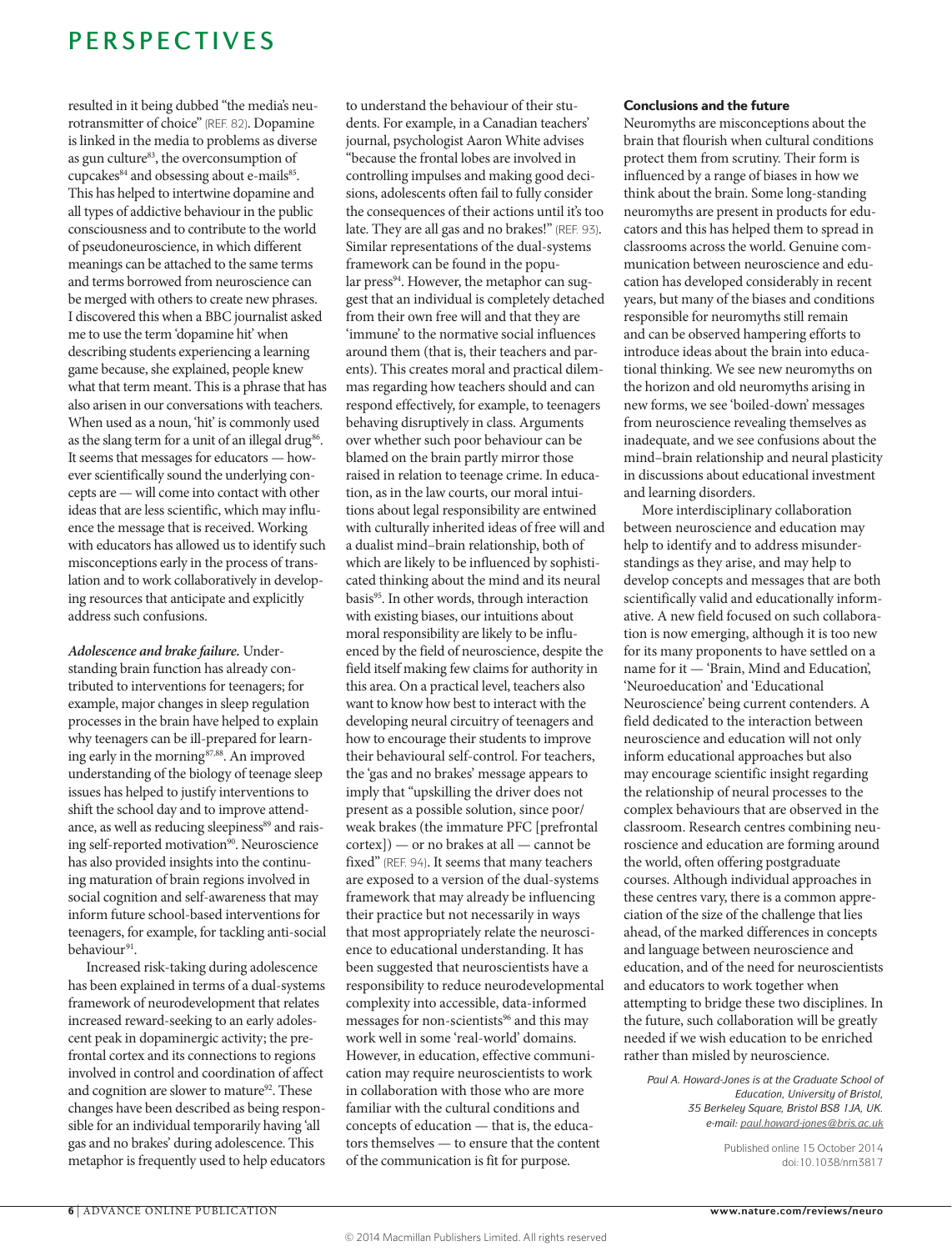- 1. Dekker, S., Lee, N. C., Howard-Jones, P. & Jolles, J. Neuromyths in education: prevalence and predictors of misconceptions among teachers. *Front. Psychol.* <http://dx.doi.org/10.3389/fpsyg.2012.00429>  $(2012)$ .
- 2. Deligiannidi, K. & Howard-Jones, P. in *International Conference on New Horizons in Education*. 44 (Procedia Social and Behavioral Sciences, 2014).
- 3. Howard-Jones, P. A., Franey, L., Mashmoushi, R. & Liao, Y.-C. The Neuroscience Literacy of Trainee Teachers. *British Educational Research Association Annual Conference* [online], [http://www.leeds.ac.uk/](http://www.leeds.ac.uk/educol/documents/185140.pdf) [educol/documents/185140.pdf](http://www.leeds.ac.uk/educol/documents/185140.pdf) (Univ. of Manchester, 2009).
- 4. Karakus, O. & Howard-Jones, P. in *International Conference on New Horizons in Education*. 29 (Procedia Social and Behavioral Sciences, 2014).
- 5. Ghosh, P. in *Newsnight: The Dyslexia Myth*. [television documentary] *British Broadcasting Corporation* (Mills Productions, 2008).
- 6. Hermida, M. J., Segretin, M. S. & Lipina, S. J. in *Seminars on Child Development of the Unit of Applied Neurobiology* **18**, 1–10 (UNA, 2014).
- 7. Pei, X., Zhang, S., Liu, X., Jin, Y. & Howard-Jones, P. in *International Conference on New Horizons in Education*. 64 (Procedia Social and Behavioral Sciences, 2014).
- 8. Goswami, U. Neuroscience and education: from research to practice? *Nature Rev. Neurosci.*  **7**, 406–413 (2006).
- 9. Howard-Jones, P. A. *Introducing Neuroeducational Research: Neuroscience, Education and the Brain from Contexts to Practice.* (Routledge, 2010).
- 10. Bruer, J. Education and the brain: a bridge too far. *Educ. Res.* **26**, 4–16 (1997).
- 11. Davis, A. J. The credentials of brain-based learning. *J. Philos. Educ.* **38**, 21–36 (2004). 12. Crockard, A. Confessions of a brain surgeon. *New*
- *Scientist* **2061**, 68 (1996).
- 13. Organisation for Economic Co-operation and Development. *Understanding the Brain: Towards a New Learning Science.* (OECD Publications, 2002). 14. Jorgenson, O. Brain scam? Why educators should be
- careful about embracing 'brain research'. *Educ. Forum*  **67**, 364–369 (2003).
- 15. Novella, S. Psychomotor patterning. *Connecticut Skept.* **1**, 6 (1996).
- 16. Beyerstein, B. in *Mind Myths* (ed. Della Salla, S.) 59–82 (John Wiley and Sons, 1999).
- Valtin, H. "Drink at least eight glasses of water a day." Really? Is there scientific evidence for "8×8"? *Am. J. Regul. Integr. Comp. Physiol.* **283**, 993–1004 (2002).
- 18. Cheuvront, S. N. & Kenefick, R. W. Dehydration: physiology, assessment, and performance effects. *Compr. Physiol.* **4**, 257–285 (2014).
- 19. Masento, N. A., Golightly, M., Field, D. T., Butler, L. T. & van Reekum, C. M. Effects of hydration status on cognitive performance and mood. *Br. J. Nutr.* **111**, 1841–1852 (2014).
- 20. Politano, C. & Paquin, J. *Brain-based learning with class.* (Portage & Main, 2000).
- 21. Coffield, F., Moseley, D., Hall, E. & Ecclestone, K. Report No. 041543. *Learning styles and pedagogy in post-16 learning: a systematic and critical review.* (Learning and Skills Research Centre, 2004).
- 22. Geake, J. G. Neuromythologies in education. *Educ. Res.* **50**, 123–133 (2008).
- 23. Kratzig, G. P. & Arbuthnott, K. D. Perceptual learning style and learning proficiency: a test of the hypothesis. *J. Educat. Psychol.* **98**, 238–246 (2006).
- 24. Najjar, L. J. Principles of educational multimedia user interface design. *Hum. Factors* **40**, 311–323 (1998).
- 25. Stitch, S. The Fragmentation of Reason. (MIT press. 1990).
- 26. Springer, S. P. & Deutsch, G. *Left brain, right brain.* (Freeman, 1989).
- 27. McCarthy, B. *The 4MAT system: teaching to learning styles with right/left mode techniques.* (Excel, 1987).
- 28. McCarthy, B. A tale of four learners: 4MAT's learning styles. *Educat. Leadership* **54**, 46–51 (1997).
- 29. Sloan, T., Daane, C. J. & Giesen, J. Mathematics anxiety and learning styles: what is the relationship in elementary preservice teachers? *School Sci. Math.*  **102**, 84–87 (2002).
- 30. Hoffman, E. *Introducing children to their amazing brains.* (LTL Books, 2002).
- 31. Gardner, H. *Frames of the mind: the theory of multiple intelligences.* (Basic Books, 1983).
- 32. Gardner, H. *Multiple intelligences: new horizons*. (Basic Books, 2006).
- 33. Waterhouse, L. Multiple intelligences, the Mozart effect, and emotional intelligence: a critical review. *Educat. Psychol.* **41**, 207–225 (2006).
- Johnson, C. N. & Wellman, H. M. Children's developing conceptions of the mind and brain. *Child Dev.* **53**, 222–234 (1982).
- 35. Bering, J. M. & Bjorklund, D. F. The natural emergence of reasoning about the afterlife as a developmental regularity. *Dev. Psychol.* **40**, 217–233 (2004).
- 36. Baumeister, R. F., Masicampo, E. J. & DeWall, C. N. Prosocial benefits of feeling free: disbelief in free will increases aggression and reduces helpfulness. *Pers. Soc. Psychol. Bull.* **35**, 260–268 (2009).
- 37. Forstmann, M. Burgmer, P. & Mussweiler, T. "The mind is willing, but the flesh is weak": the effects of mind–body dualism on health behavior. *Psychol. Sci.* **23**, 1239–1245 (2012).
- 38. Park, A., Clery, E., Curtice, J., Phillips, M. & Utting, D. (eds) *British Social Attitudes 28 2011–2012 edition* (NatCen Social Research, 2011).
- 39. Hirschon, R. in *When God Comes to Town: Anthropological Perspectives on Religion and Secularization (*eds Pixten, R. & Dikomitis, L.) 3–16 (Berghahn, 2009).
- 40. Weisberg, D. S., Keil, F. C., Goodstein, J., Rawson, E. & Gray, J. The seductive lure of neuroscience explanations. *J. Cogn. Neurosci.* **20**, 470–477 (2008).
- 41. Lindell, A. K. & Kidd, E. Consumers favor "right brain" training: the dangerous lure of neuromarketing. *Mind Brain Educ.* **7**, 35–39 (2013).
- 42. Dennison, P. E. & Dennison, G. E. *Brain Gym teacher's edition — revised.* (Edu–Kinesthetics, 1994).
- 43. Hyatt, K. J. Brain Gym: building stronger brains or wishful thinking? *Remedial Spec. Educ.* **28**, 117–124 (2007).
- 44. Blakemore, S. J. & Frith, U. *The Learning Brain.* (Blackwell, 2005).
- 45. Byrnes, J. P. *Minds, Brains, and Learning.* (The Guildford Press, 2001).
- 46. Organisation for Economic Co-operation and Development. *Understanding the Brain: Birth of a New Learning Science.* (OECD, 2007).
- 47. Royal Society. *Brain Waves Module 2: Neuroscience: implications for education and lifelong learning.* (Royal Society, 2011).
- James S. McDonnell Foundation. The Santiago Declaration [online], [https://www.jsmf.org/](https://www.jsmf.org/santiagodeclaration/) santiagodeclaration/<sub>(2007)</sub>.
- 49. Hirsh-Pasek, K. & Bruer, J. T. The brain/education barrier. *Science* **317**, 1293–1293 (2007).
- 50. Kurdziel, L., Duclos, K. & Spencer, R. M. C. Sleep spindles in midday naps enhance learning in preschool children. *Proc. Natl Acad. Sci. USA* **110**, 17267–17272 (2013).
- 51. Twardosz, S. & Lutzker, J. R. Child maltreatment and the developing brain: a review of neuroscience perspectives. *Aggress. Violent Behav.* **15**, 59–68 (2010).
- 52. Hackman, D. A. & Farah, M. J. Socioeconomic status and the developing brain. *Trends Cogn. Sci.* **13**, 65–73 (2009).
- 53. Goswami, U. Mind, brain, and literacy: biomarkers as usable knowledge for education. *Mind Brain Educ.*  **3**, 176–184 (2009).
- 54. Shonkoff, J. P. & Phillips, D. A. *From Neurons to Neighborhoods: The Science of Early Childhood Development.* (National Academies Press, 2000).
- 55. Bruer, J. *The Myth of the First Three Years: A New Understanding of Early Brain Development and Lifelong Learning.* (The Free Press, 1999).
- 56. Twardosz, S. Effects of experience on the brain: the role of neuroscience in early development and education. *Early Educ. Dev.* **23**, 96–119 (2012).
- Quart, A. Extreme parenting: does the baby genius edutainment complex enrich your child's mind or
- stifle it? *Atlant. Monthly* **127**, 110–113 (2006). 58. Howard-Jones, P. A., Washbrook, E. V. & Meadows, S. The timing of educational investment: a neuroscientific perspective. *Dev. Cogn. Neurosci.*  **2**, S18–S29 (2012).
- Wachs, T. D., Georgieff, M., Cusick, S. & McEwen, B. S. Every child's potential: integrating nutrition and early childhood development interventions *Ann. NY Acad. Sci.* **1308**, 89–106 (2014).
- Mervis, J. Giving children a head start is possible but it's not easy. *Science* **333**, 956–957 (2011).
- 61. Duncan, G. J. & Sojourner, A. J. Can intensive early childhood intervention programs eliminate incomebased cognitive and achievement gaps? *J. Hum. Resources* **48**, 945–968 (2013).
- 62. Heckman, J. J. Schools, skills, and synapses. *Econ. Inq.*  **46**, 289–324 (2008).
- 63. Centre for Social Justice. *Making sense of early intervention: A framework for professionals.* (Centre for Social Justice, 2011).
- 64. Cunha, F., Heckman, J. J. & Schennach, S. M. Estimating the technology of cognitive and noncognitive skill formation. *Econometrica.* **78**, 883–931 (2010).
- 65. Allen, G. *Early Intervention: The Next Steps.* (UK Goverment, 2011).
- 66. Saul, R. *ADHD does not exist.* (Harper Collins, 2014).
- 67. McCoy, T. H. Richard Saul says AHD does not exist. Not everyone agrees. *Newsweek* [online], [http://www.](http://www.newsweek.com/2014/02/28/richard-saul-says-adhd-does-not-exist-not-everyone-agrees-245584.html) [newsweek.com/2014/02/28/richard-saul-says-adhd](http://www.newsweek.com/2014/02/28/richard-saul-says-adhd-does-not-exist-not-everyone-agrees-245584.html)[does-not-exist-not-everyone-agrees-245584.html](http://www.newsweek.com/2014/02/28/richard-saul-says-adhd-does-not-exist-not-everyone-agrees-245584.html)  $(2014)$
- 68. Nicolson, R. Dyslexia: beyond the myth. *Psychol.* **18**, 658–659 (2005).
- 69. Washburn, E. K., Joshi, R. M. & Cantrell, E. B. Are preservice teachers prepared to teach struggling readers? *Ann. Dyslexia* **61**, 21–43 (2011).
- 70. Hornstra, L., Denessen, E., Bakker, J., van den Bergh, L. & Voeten, M. Teacher attitudes toward dyslexia: effects on teacher expectations and the academic achievement of students with dyslexia. *J. Learn. Disabil.* **43**, 515–529 (2010).
- 71. Moats, L. C. The missing foundation in teacher education — knowledge of the structure of spoken and written language. *Ann. Dyslexia* **44**, 81–102 (1994).
- 72. Vellutino, F. R., Fletcher, J. M., Snowling, M. J. & Scanlon, D. M. Specific reading disability (dyslexia): what have we learned in the past four decades? *J. Child Psychol. Psychiatry* **45**, 2–40 (2004).
- 73. Irlen, H. *Reading by the colors: overcoming dyslexia and other reading disabilities through the Irlen method.* (Avery Publishing Group, 1991).
- 74. McIntosh, R. D. & Ritchie, S. J. in *Neuroscience in Education: the good, the bad and the ugly* (eds Della Sala, S. & Anderson, M.) 230–243 (Oxford Univ. Press, 2012).
- 75. Adcock, R. A.**,** Thangavel**,** A.**,** Whitfield-Gabrieli**,** S.**,**  Knutson**,** B. & Gabrieli**,** J. D. Reward-motivated learning: mesolimbic activation precedes memory formation**.** *Neuron* **50,** 507–517 **(**2006**).**
- 76. Howard-Jones, P. A., Demetriou, S., Bogacz, R., Yoo, J. H. & Leonards, U. Toward a science of learning games. *Mind Brain Educ.* **5**, 33–41 (2011).
- 77. Fiorillo, C. D. Transient activation of midbrain dopamine neurons by reward risk. *Neuroscience*
- **197**, 162–171 (2011).<br>78. Ozcelik, E., Cagiltay, N. E. & Ozcelik, N. S. The effect of uncertainty on learning in game-like environments. *Computers Educ.* **67**, 12–20 (2013).
- 79. Bjork, J. M., Smith, A. R., Chen, G. & Hommer, D. W. Adolescents, adults and rewards: comparing motivational neurocircuitry recruitment using fMRI. *PLoS ONE* **5**, e11440 (2010).
- 80. Soni-Garcia, A. & Howard-Jones, P. in *European Association for Research on Learning and Instruction Special Interest Group on Neuroscience and*
- *Education*. 82 (Göttingen, 2014). 81. Meurk, C., Carter, A., Hall, W. & Lucke, J. Public understandings of addiction: where do neurobiological explanations fit? *Neuroethics* **7**, 51–62 (2014).
- 82. Bell, V. The unsexy truth about dopamine. *The Observer* [online], [http://www.theguardian.com/](http://www.theguardian.com/science/2013/feb/03/dopamine-the-unsexy-truth) [science/2013/feb/03/dopamine-the-unsexy-truth](http://www.theguardian.com/science/2013/feb/03/dopamine-the-unsexy-truth)  $(2013)$ .
- 83. Kotler, S. & Olds, J. Addicted to bang: the neuroscience of the gun. *Forbes* [online], [http://www.](http://www.forbes.com/sites/stevenkotler/2012/12/18/addicted-to-bang-the-neuroscience-of-the-gun/) [forbes.com/sites/stevenkotler/2012/12/18/addicted-](http://www.forbes.com/sites/stevenkotler/2012/12/18/addicted-to-bang-the-neuroscience-of-the-gun/)
- [to-bang-the-neuroscience-of-the-gun/](http://www.forbes.com/sites/stevenkotler/2012/12/18/addicted-to-bang-the-neuroscience-of-the-gun/) (2012). 84. Sloan, J. Are cupcakes as addictive as cocaine? *The*  Sun [online], http://www.thesun.co.uk/sol/homepage. [woman/health/3913703/Are-cupcakes-as-addictive-as](http://www.thesun.co.uk/sol/homepage/woman/health/3913703/Are-cupcakes-as-addictive-as-cocaine.html)[cocaine.html](http://www.thesun.co.uk/sol/homepage/woman/health/3913703/Are-cupcakes-as-addictive-as-cocaine.html) (2012).
- 85. Crocker, P. Do you have these four small business addictions? *Ninemsn* [online], [http://finance.ninemsn.](http://finance.ninemsn.com.au/smallbusiness/planning/8857610/do-you-have-these-four-small-business-addictions) [com.au/smallbusiness/planning/8857610/do-you](http://finance.ninemsn.com.au/smallbusiness/planning/8857610/do-you-have-these-four-small-business-addictions)[have-these-four-small-business-addictions](http://finance.ninemsn.com.au/smallbusiness/planning/8857610/do-you-have-these-four-small-business-addictions) (2014).
- 86. Nordegren, T. *The A-Z Encyclopedia of Alcohol and Drug Abuse* (Brown Walker, 2002).

#### NATURE REVIEWS | **NEUROSCIENCE** ADVANCE ONLINE PUBLICATION | 7

### **PERSPECTIVES**